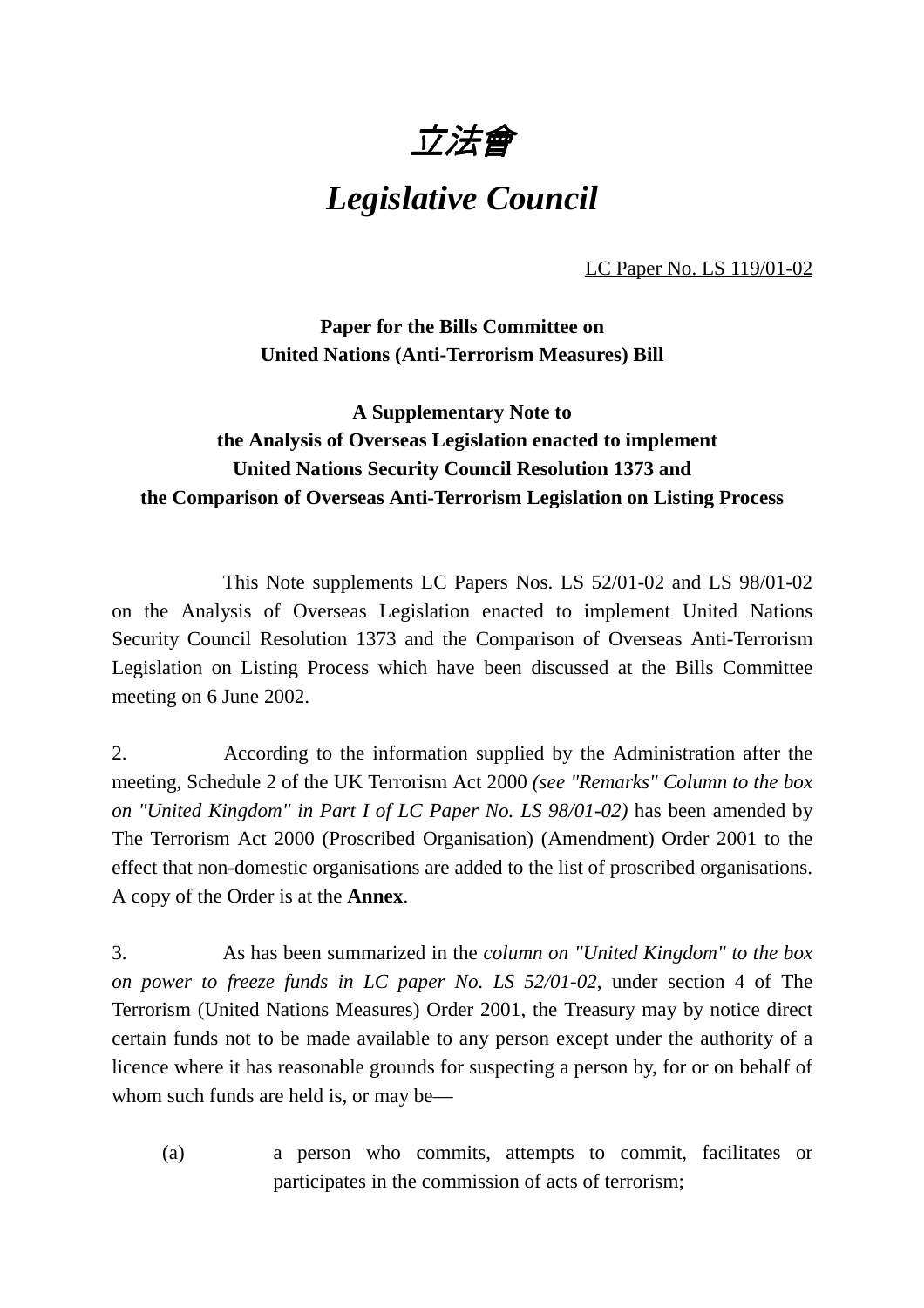- (b) a person controlled or owned directly or indirectly by a person in (a); or
- (c) a person acting on behalf, or at the direction of a person in (a).

4. According to the latest information from the Administration, the Bank of England has in practice, under delegated authority and as agent for the Treasury, issued lists of persons (including certain proscribed organisations listed in Schedule 2 of the Terrorism Act 2000 and other foreign nationals or entities listed by the United Nations Security Council Committee) and directed relevant institutions that any funds which they hold for or on behalf of those persons so listed must be frozen.

5. The Administration confirms that the supplementary information supplied above has been verified by the UK Treasury.

Encl

Wong Sze-man, Bernice Assistant Legal Adviser Legislative Council Secretariat 11 June 2002

Advice01-02/terrorism-secpanel2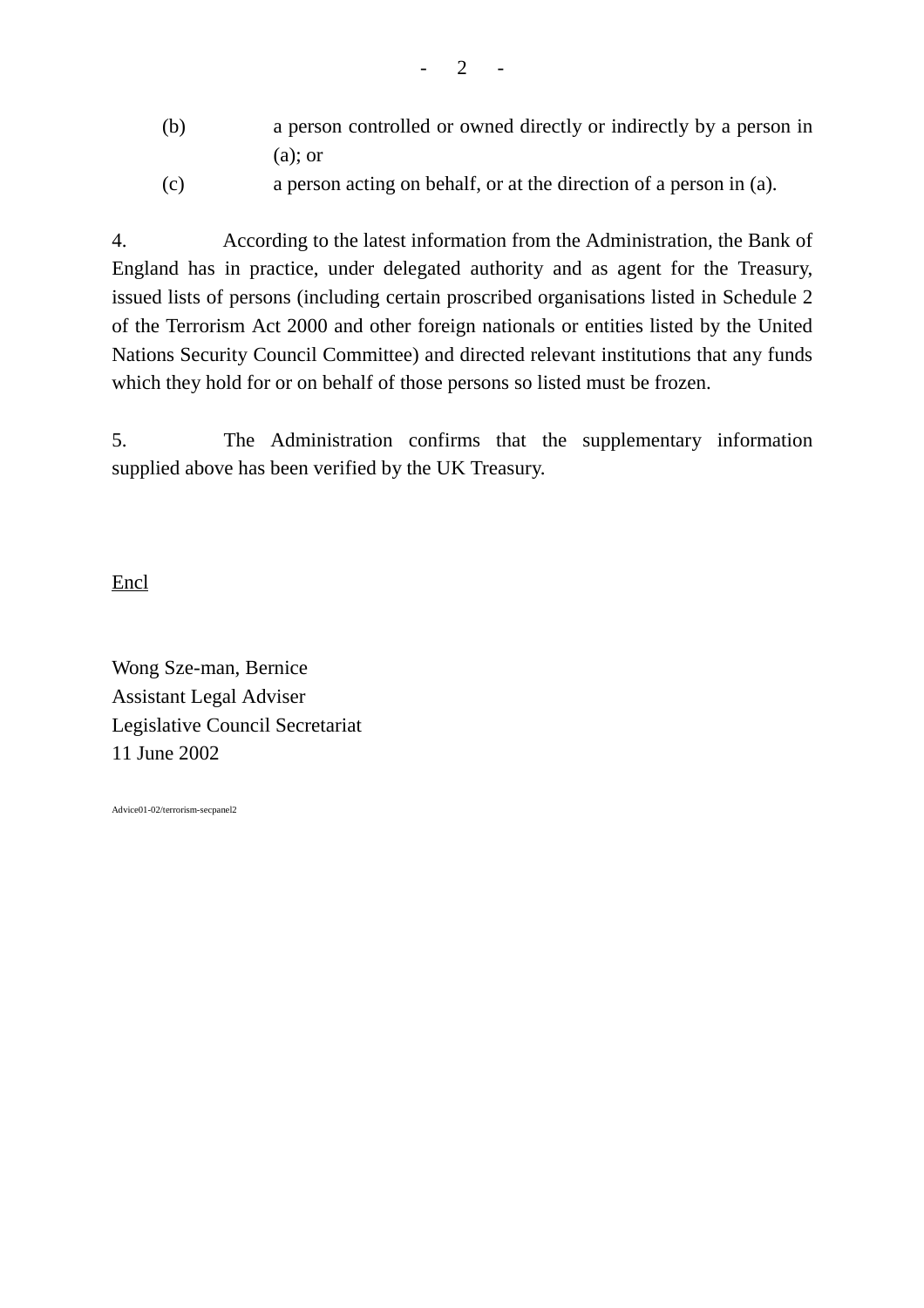#### Annex

# Statutory Instrument 2001 No. 1261

# **The Terrorism Act 2000 (Proscribed Organisations) (Amendment) Order 2001**

# © Crown Copyright 2001

The legislation contained on this web site is subject to Crown Copyright protection. It may be reproduced free of charge provided that it is reproduced accurately and that the source and copyright status of the material is made evident to users.

It should be noted that the right to reproduce the text of Statutory Instruments does not extend to the Royal Arms and the Queen's Printer imprints.

The text of this Internet version of the Statutory Instrument has been prepared to reflect the text as it was Made. The authoritative version is the Queen's Printer copy published by The Stationery Office Limited as the **The Terrorism Act 2000 (Proscribed Organisations) (Amendment) Order 2001,** ISBN 0 11 029200 6. Purchase this item. For details of how to obtain an official copy see How to obtain The Stationery Office Limited titles.

To ensure fast access over slow connections, large documents have been segmented into "chunks". Where you see a "continue" button at the bottom of the page of text, this indicates that there is another chunk of text available.

# STATUTORY INSTRUMENTS

# **2001 No. 1261**

# **PREVENTION AND SUPPRESSION OF TERRORISM**

The Terrorism Act 2000 (Proscribed Organisations) (Amendment) Order 2001

*Coming into force 29th March 2001*

*Made 28th March 2001*

Whereas the Secretary of State believes that the organisations set out in article 2 of the following Order are concerned in terrorism;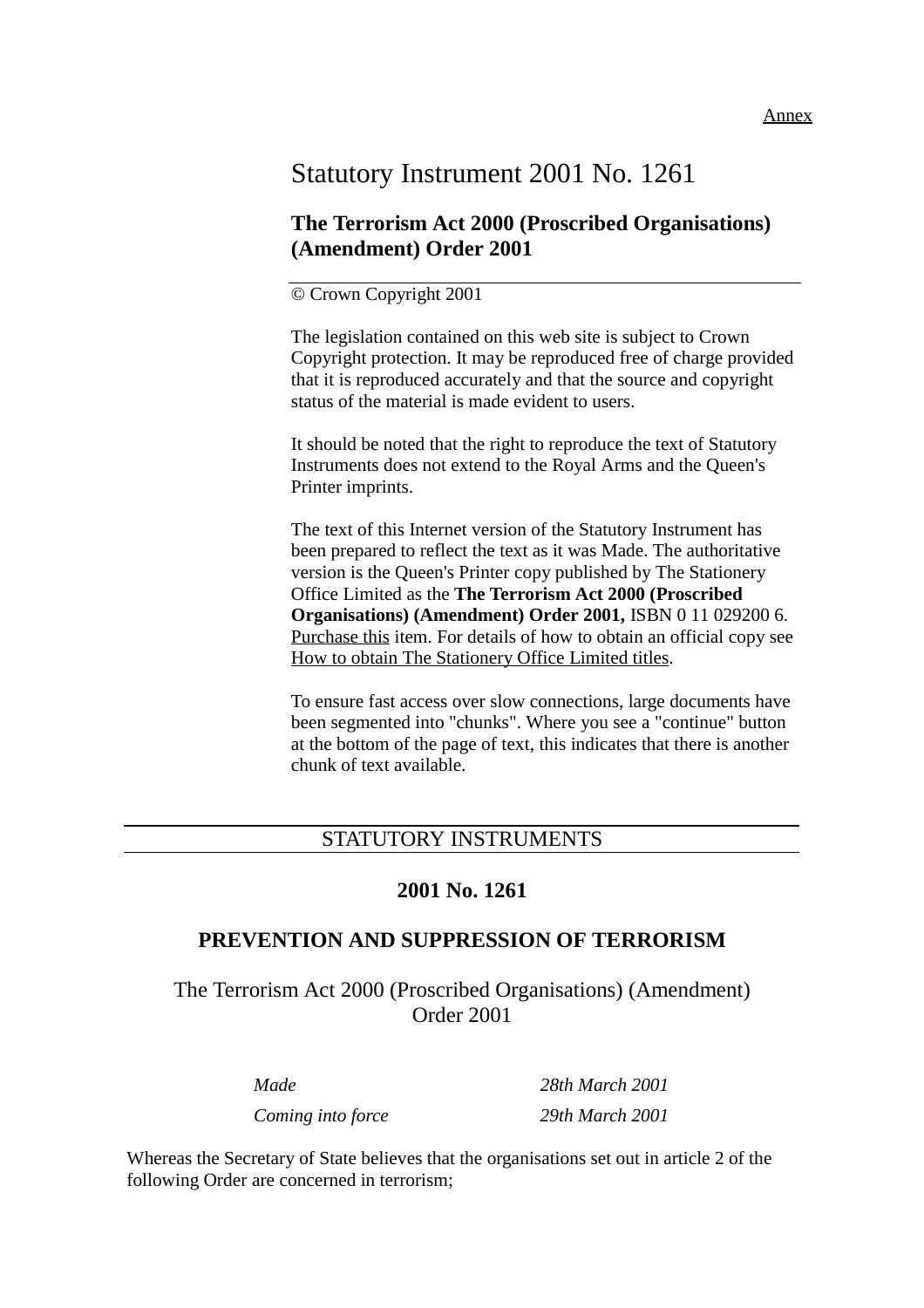Now, therefore, the Secretary of State, in exercise of the power conferred upon him by section 3(3)(a) of the Terrorism Act 2000[1], hereby makes the following Order; a draft of which has been laid before and approved by resolution of each House of Parliament:

#### **Citation and commencement**

1. This Order may be cited as the Terrorism Act 2000 (Proscribed Organisations) (Amendment) Order 2001 and shall come into force on the day after the day on which it is made.

## **Proscribed organisations**

2. The following organisations are hereby added to Schedule 2 to the Terrorism Act 2000.

Al-Qa'ida

Egyptian Islamic Jihad

Al-Gama'at al-Islamiya

Armed Islamic Group (Groupe Islamique Armée) (GIA)

Salafist Group for Call and Combat (Groupe Salafiste pour la Prédication et le Combat) (GSPC)

Babbar Khalsa

International Sikh Youth Federation

Harakat Mujahideen

Jaish e Mohammed

Lashkar e Tayyaba

Liberation Tigers of Tamil Eelam (LTTE)

Hizballah External Security Organisation

Hamas-Izz al-Din al-Qassem Brigades

Palestinian Islamic Jihad - Shaqaqi

Abu Nidal Organisation

Islamic Army of Aden

Mujaheddin e Khalq

Kurdistan Workers' Party (Partiya Karkeren Kurdistan) (PKK)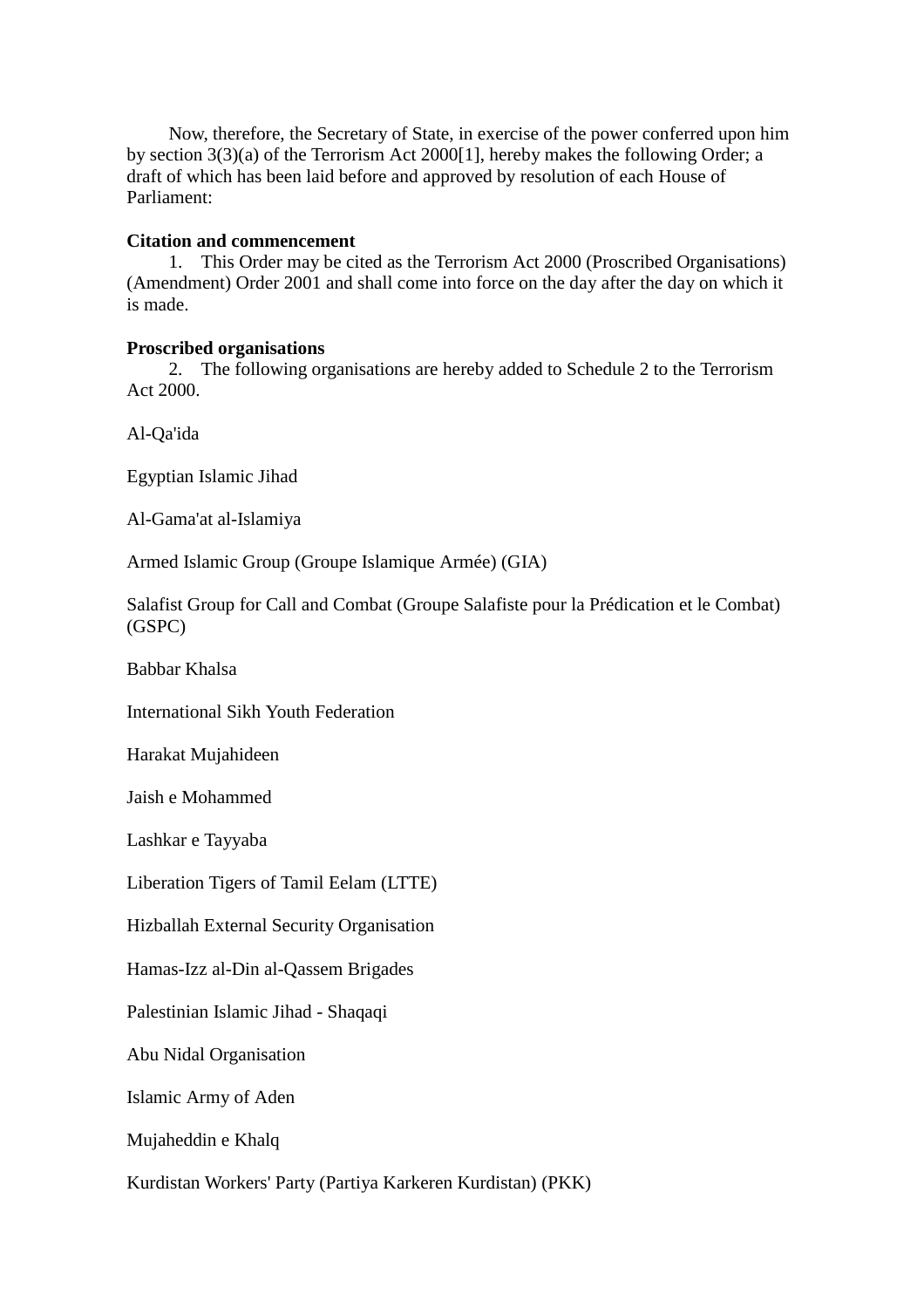Revolutionary Peoples' Liberation Party - Front (Devrimci Halk Kurtulus Partisi-Cephesi) (DHKP-C)

Basque Homeland and Liberty (Euskadi ta Askatasuna) (ETA)

17 November Revolutionary Organisation (N17)

*Jack Straw* One of Her Majesty's Principal Secretaries of State

Home Office 28th March 2001

# EXPLANATORY NOTE

### *(This note is not part of the Order)*

This Order adds the organisations listed in article 2 of the Order to the list of proscribed organisations in Schedule 2 to the Terrorism Act 2000.

*Notes:*

[1] 2000 c. 11; by virtue of section 3(4), the power in section  $3(3)(a)$  may be exercised only in respect of organisations that the Secretary of State believes to be concerned in terrorism.back

ISBN 0 11 029200 6

Other UK Acts | Home | National Assembly for Wales Statutory Instruments | Scottish Statutory | Instruments | Statutory Rules of Northern Ireland | Her Majesty's Stationery Office

*We welcome your comments on this site*  $\degree$   $\degree$  Crown copyright 2000 Prepared 4 April 2001